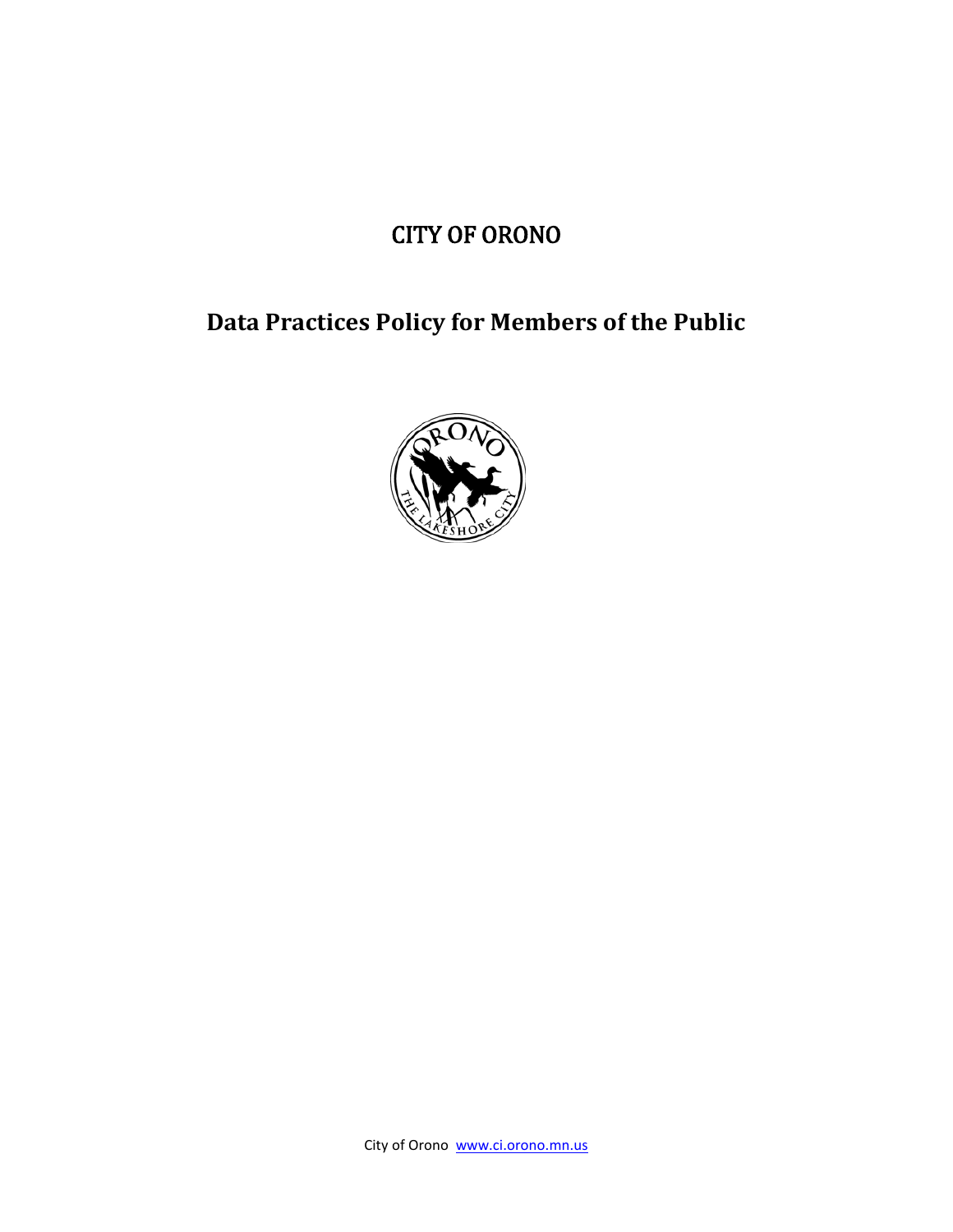## **Right to Access Public Data**

The Government Data Practices Act (Minnesota Statutes, Chapter 13) presumes that all government data are public unless a state or federal law says the data are not public. Government data is a term that means all recorded information a government entity has, including paper, email, DVDs, photographs, etc.

The Government Data Practices Act also provides that this government entity must keep all government data in a way that makes it easy for you, as a member of the public, to access public data. You have the right to look at (inspect), free of charge, all public data that we keep. You also have the right to get copies of public data. The Government Data Practices Act allows us to charge for copies. You have the right to look at data, free of charge, before deciding to request copies.

## **How to Make a Data Request**

You may request to look at data or obtain copies of data that this government entity keeps. You may be asked to make a written request. Make your request for data to the appropriate individual listed in the Data Practices Contacts on Page 4. You may make your request for data by mail, fax, or email, using the Data Request Form on Page 6.

If you choose not to use the data request form, your request should include:

- that you, as a member of the public, are making a request for data under the Government Data Practices Act, Minnesota Statutes, Chapter 13;
- whether you would like to look at the data, get copies of the data, or both; and
- a clear description of the data you would like to inspect or have copied.

This government entity cannot require you, as a member of the public, to identify yourself or explain the reason for your data request. However, depending on how you want us to process your request (if, for example, you want us to mail you copies of data), we may need some information about you. If you choose not to give us any identifying information, we will provide you with contact information so you may check on the status of your request. In addition, please keep in mind that if we do not understand your request and have no way to contact you, we will not be able to begin processing your request.

## **How We Respond to a Data Request**

Upon receiving your request, we will work to process it.

- If we do not have the data, we will notify you in writing as soon as reasonably possible.
- If we have the data, but the data are not public, we will notify you as soon as reasonably possible and state which specific law says the data are not public.
- If we have the data, and the data are public, we will respond to your request appropriately and promptly, within a reasonable amount of time by doing one of the following:
	- o arrange a date, time, and place to inspect data, for free, if your request is to look at the data, or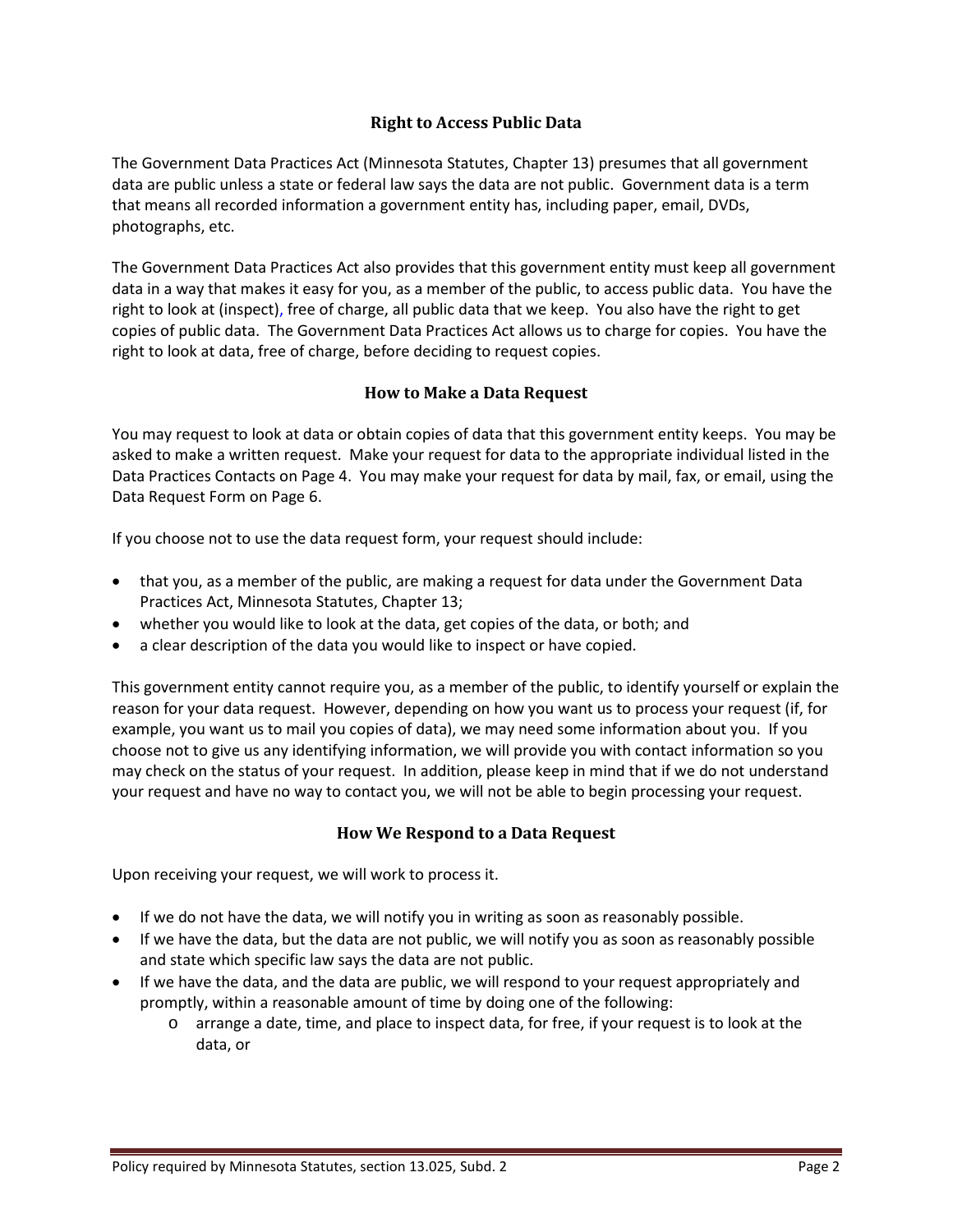- $\circ$  provide you with copies of the data as soon as reasonably possible. You may choose to pick up your copies, or we will mail or fax them to you. If you want us to send you the copies, you will need to provide us with an address or fax number. We will provide electronic copies (such as email or CD-ROM) upon request if we keep the data in electronic format.
- o Information about copy charges is on Page 5.
- o We may require you to pre-pay for the copies.

If you do not understand some of the data (technical terminology, abbreviations, or acronyms), please let us know. We will give you an explanation if you ask.

The Government Data Practices Act does not require us to create or collect new data in response to a data request if we do not already have the data, or to provide data in a specific form or arrangement if we do not keep the data in that form or arrangement. (For example, if the data you request are on paper only, we are not required to create electronic documents to respond to your request.) If we agree to create data in response to your request, we will work with you on the details of your request, including cost and response time.

In addition, the Government Data Practices Act does not require us to answer questions that are not requests for data.

# **Requests for Summary Data**

Summary data are statistical records or reports that are prepared by removing all identifiers from private or confidential data on individuals. The preparation of summary data is not a means to gain access to private or confidential data. We will prepare summary data if you make your request in writing. We may require you to pre-pay for copies and for the cost of creating the data. Upon receiving your written request – you may use the data request form on Page 6 – we will respond within ten business days with the data or details of when the data will be ready and how much we will charge.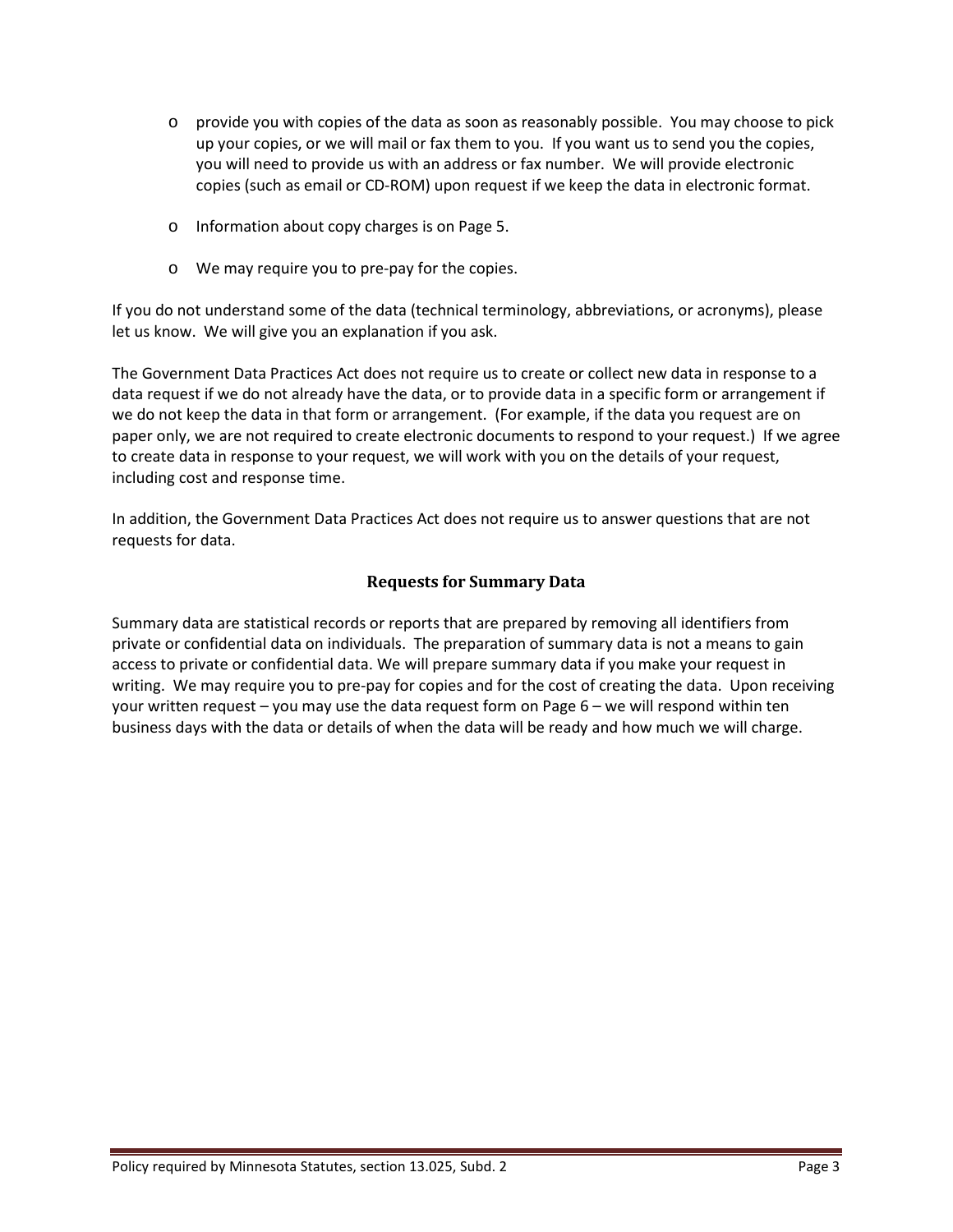# **Data Practices Contacts**

**Responsible Authority** Dustin Rief 2750 Kelley Pkwy, Orono, MN 55356 952-249-4601 [drief@ci.orono.mn.us](mailto:drief@ci.orono.mn.us)

### **Data Practices Compliance Official**

Anna Carlson 2750 Kelley Pkwy, Orono, MN 55356 952-249-4605 [acarlson@ci.orono.mn.us](mailto:dtiegs@ci.orono.mn.us)

**Data Practices Designees – Police Department Administrative Services** Jessica Werder 2750 Kelley Pkwy, Orono, MN 55356 952-249-4707 [jwerder@ci.orono.mn.us](mailto:tward@plymouthmn.gov)

#### **Copy Costs – Members of the Public**

This government entity charges members of the public for copies of government data. These charges are authorized under Minnesota Statutes, section 13.03, subdivision 3(c).

You may be required to pay for the copies before we will give them to you.

We do not charge for copies if the cost is less than \$10.

### **For 100 or Fewer Paper Copies – 25 cents per page**

100 or fewer pages of black and white, letter or legal size paper copies cost 25¢ for a one-sided copy, or 50¢ for a two-sided copy.

### **Most Other Types of Copies – Actual cost**

The charge for most other types of copies, when a charge is not set by statute or rule, is the actual cost of searching for and retrieving the data, and making the copies or electronically transmitting the data (e.g. sending the data by email).

In determining the actual cost of making copies, we factor in employee time, the cost of the materials onto which we are copying the data (paper, CD, DVD, etc.), and mailing costs (if any). If your request is for copies of data that we cannot reproduce ourselves, such as photographs, we will charge you the actual cost we must pay an outside vendor for the copies.

**Note:** Inspection is free. The first 50 copies are free and \$.25 per page thereafter. You may be required to pay for copies before we will give them to you.